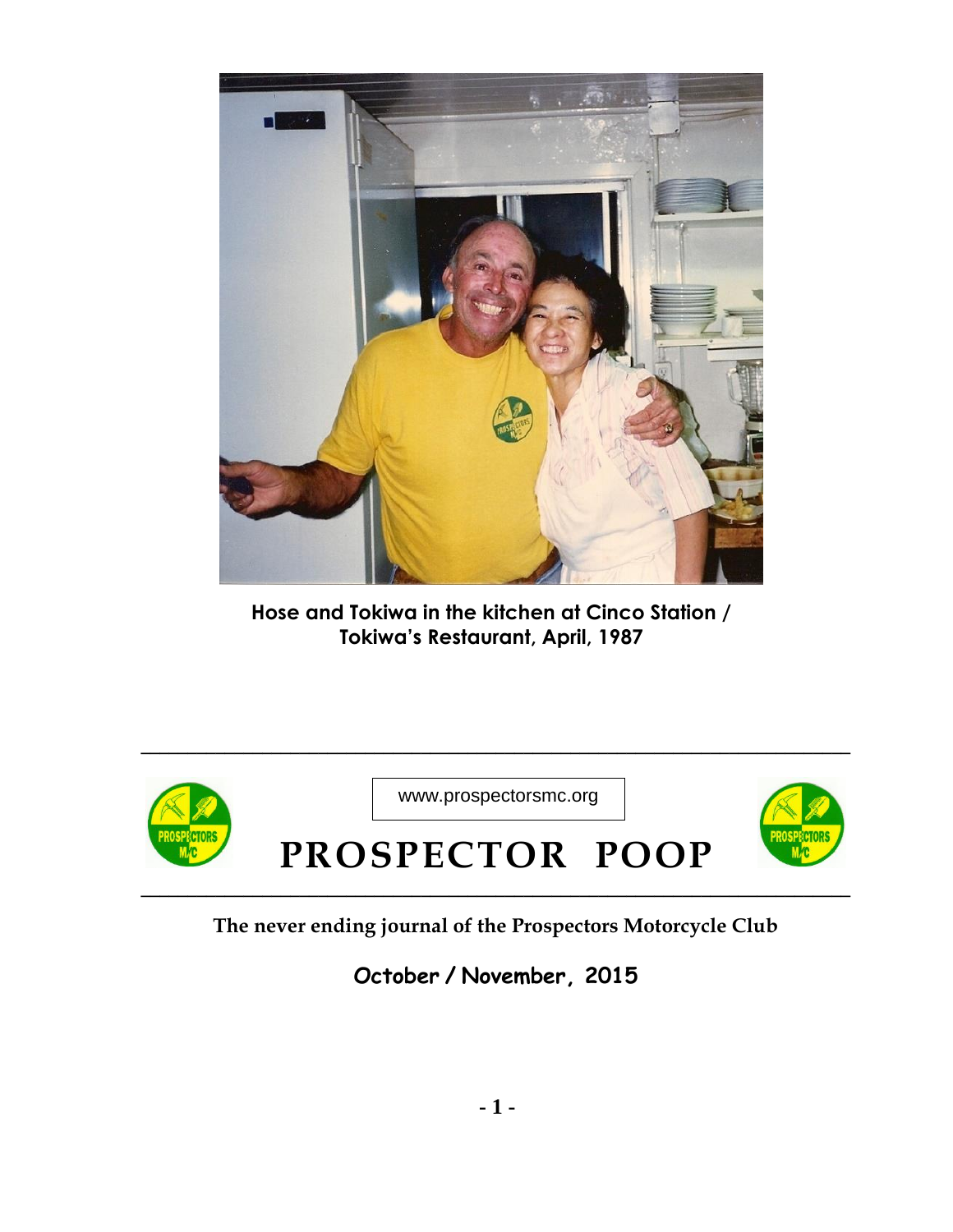**TOKIWA: We recently received the following email from Toni Nelson and thank her for the information.** 

Sorry but I have bad news, Lorraine Manninen sent me a message that Tokiwa Van de Voorde passed away September 14, 2015. She had been in a care center in the Antelope Valley since mid-summer. Not sure what the cause of death was. She is buried with Charlie and Warren.

## Toni Nelson

**Tokiwa was the wife of Warren Van de Voorde and mother of Charlie Cinco Van de Voorde, and they were the family that owned the famous Cinco Station / Tokiwa's Restaurant on Highway 14 three miles west of Jawbone Canyon Store. They were proud members of our club and the best friends you will ever find in the desert. Her Teriyaki Steak was definitely something to look forward to after a long day on the trail and was the best on the planet.** 



**Tokiwa's dining room 1987**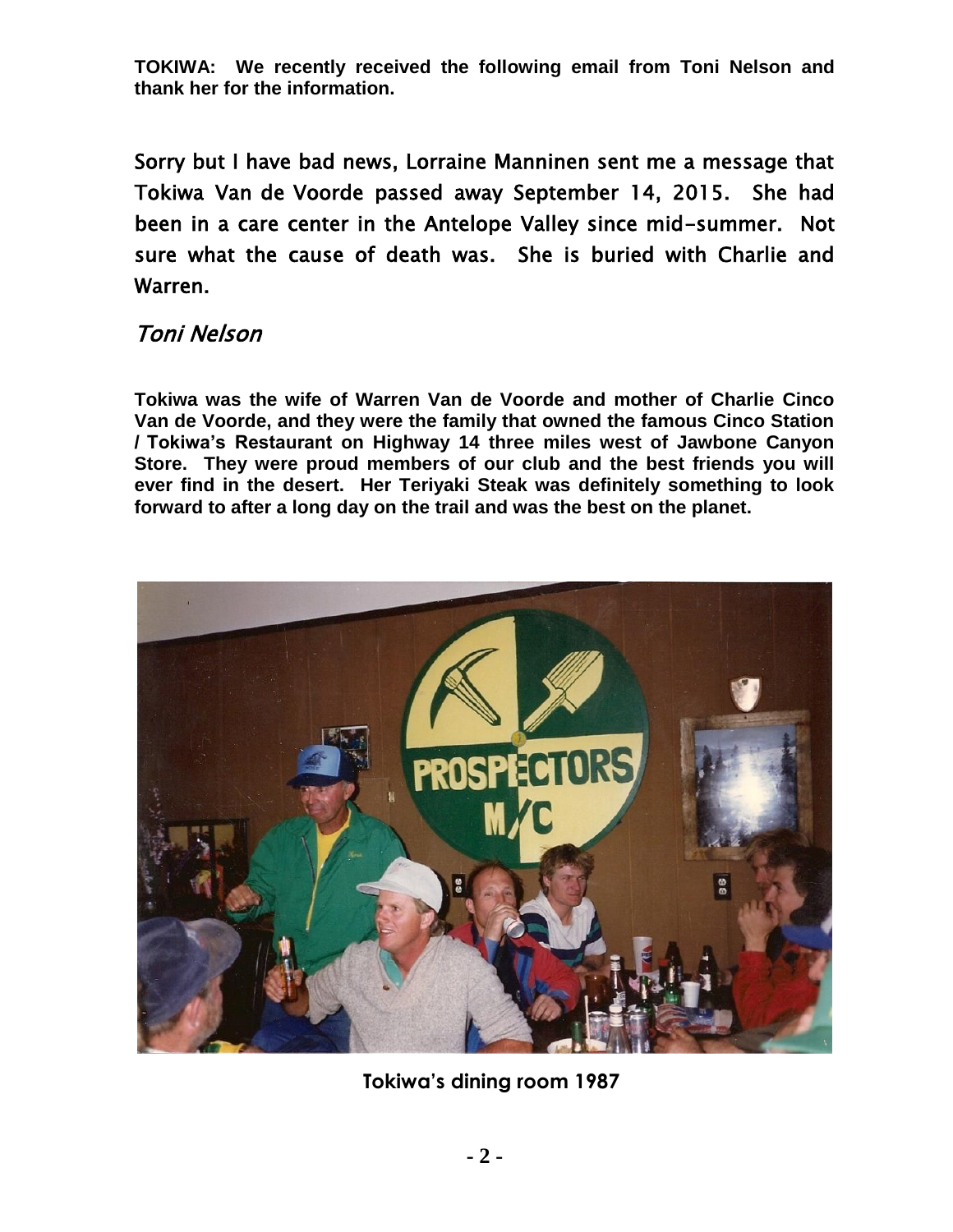## **Prospectors M/C 30 th Annual California Grand Prix**

**GP: Quail Canyon Motocross Track, a few miles from Gorman, October 31st and November 1st! Same location as our motocross event and a great place for a dirt bike race. Some years it rains.** 

**Saturday morning, October 24, help us place hay bales and decide what goes where for the following weekend. We will try to start early at 8:00 am so we can knock this out in one day and items to bring are trucks and work gloves. Be there and know that you made a difference.** 

**Thursday, October 29, we will do most of the course marking and also layout the parking lot with chalk lines. Friday, October 30, is a very busy day as motorhomes, trucks, and vans will be rolling in all day long to get the good parking spots, and the sign-up area will be running wide-open from midafternoon until well into the night. Sound Test / Tech Inspection will also have its hands full trying to process all the riders.** 

**Be there, be in club colors and / or green, and help us look good. If every Prospector member is there helping to caution flag and work the event, we will almost have enough people. Any less than that is a problem and we are always somewhat short-handed - such is the nature of hosting an amateur non-profit event. We do this for the sport and also so we get style points on Halloween.** 

**Saturday and Sunday, October 31 and November 1. The races will start early Saturday morning and we need to be ready - see enclosed event flyer for race times, see pin-up calendar from our September newsletter, see enclosed letter from President Steve, and see Wildman demonstrate the latest dance moves. It's like the radio ads for the Bakersfield Crash Test Dummies Robotic Electric Wheelchair Demolition Derby say, "***BE THERE!***"** 

**Still need club colors? Don and Rick's contact info are as follows:** 

- **Don > [ddonestep@msn.com](mailto:ddonestep@msn.com) cell 760-646-1710**
- **Rick > [RLevine@glutino.com](mailto:RLevine@glutino.com) cell 949-690-0547**

**WORK POINTS: District 37 points for both you and our club - see enclosed chart (two pages!) and check for accuracy. If you have changed classes and / or your riding number is not listed, please let us know before the event. THIS LIST MAY NOT BE COMPLETE, so be sure to check it. Send all updates and corrections to [Gold49@frazmtn.com](mailto:Gold49@frazmtn.com)**

**MOTELS: The Econo Lodge in Gorman, the Motel 6 in nearby Lebec, and the Holiday Inn Express also in Lebec.**